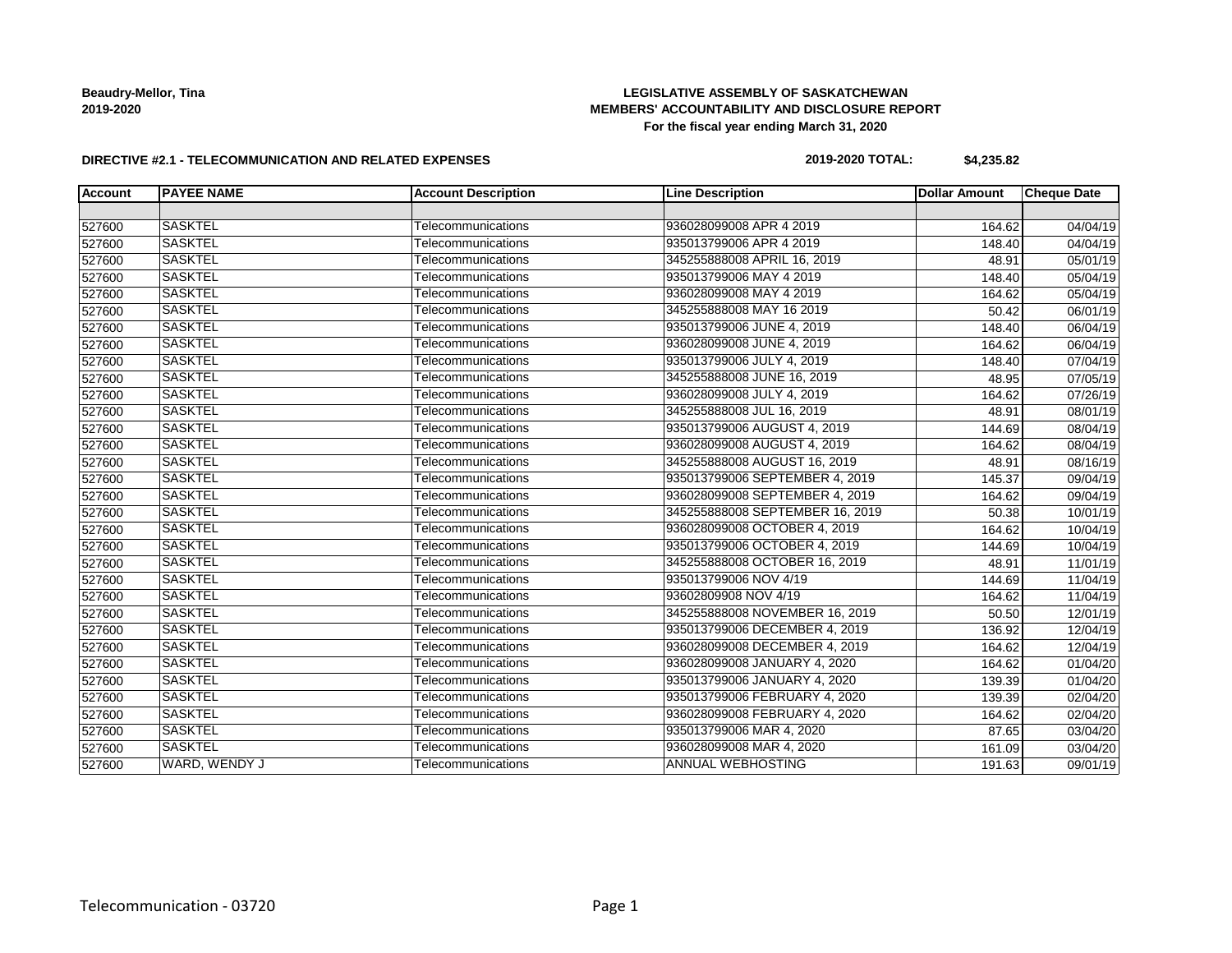## **LEGISLATIVE ASSEMBLY OF SASKATCHEWAN MEMBERS' ACCOUNTABILITY AND DISCLOSURE REPORT For the fiscal year ending March 31, 2020**

#### **DIRECTIVE #3.1 - MLA TRAVEL AND LIVING EXPENSES**

#### **2019-2020 TOTAL: \$1,909.78**

| <b>Account</b> | <b>IPAYEE NAME</b>   | <b>Account Description</b>  | <b>Line Description</b>      | Dollar Amount | <b>Cheque Date</b> |
|----------------|----------------------|-----------------------------|------------------------------|---------------|--------------------|
|                |                      |                             |                              |               |                    |
| 541900         | BEAUDRY-MELLOR, TINA | <b>Elected Rep - Travel</b> | MLA TRAVEL MAY 04, 2019      | 150.00        | 04/01/19           |
| 541900         | BEAUDRY-MELLOR, TINA | <b>Elected Rep - Travel</b> | MLA TRAVEL APRIL 5 2019      | 125.00        | 05/10/19           |
| 541900         | BEAUDRY-MELLOR, TINA | <b>Elected Rep - Travel</b> | MLA TRAVEL DEC 12 2019       | 80.00         | 08/13/19           |
| 541900         | BEAUDRY-MELLOR, TINA | <b>Elected Rep - Travel</b> | MLA TRAVEL AUG 7 - 9, 2019   | 775.81        | 08/13/19           |
| 541900         | BEAUDRY-MELLOR, TINA | <b>Elected Rep - Travel</b> | MLA TRAVEL SEPTEMBER 6, 2019 | 83.25         | 08/28/19           |
| 541900         | BEAUDRY-MELLOR, TINA | Elected Rep - Travel        | MLA TRAVEL SEP 17 2019       | 52.38         | 09/23/19           |
| 541900         | BEAUDRY-MELLOR, TINA | <b>Elected Rep - Travel</b> | MLA TRAVEL OCT 19 2019       | 20.00         | 10/01/19           |
| 541900         | BEAUDRY-MELLOR, TINA | <b>Elected Rep - Travel</b> | MLA TRAVEL MAR 5, 2020       | 623.34        | 03/12/20           |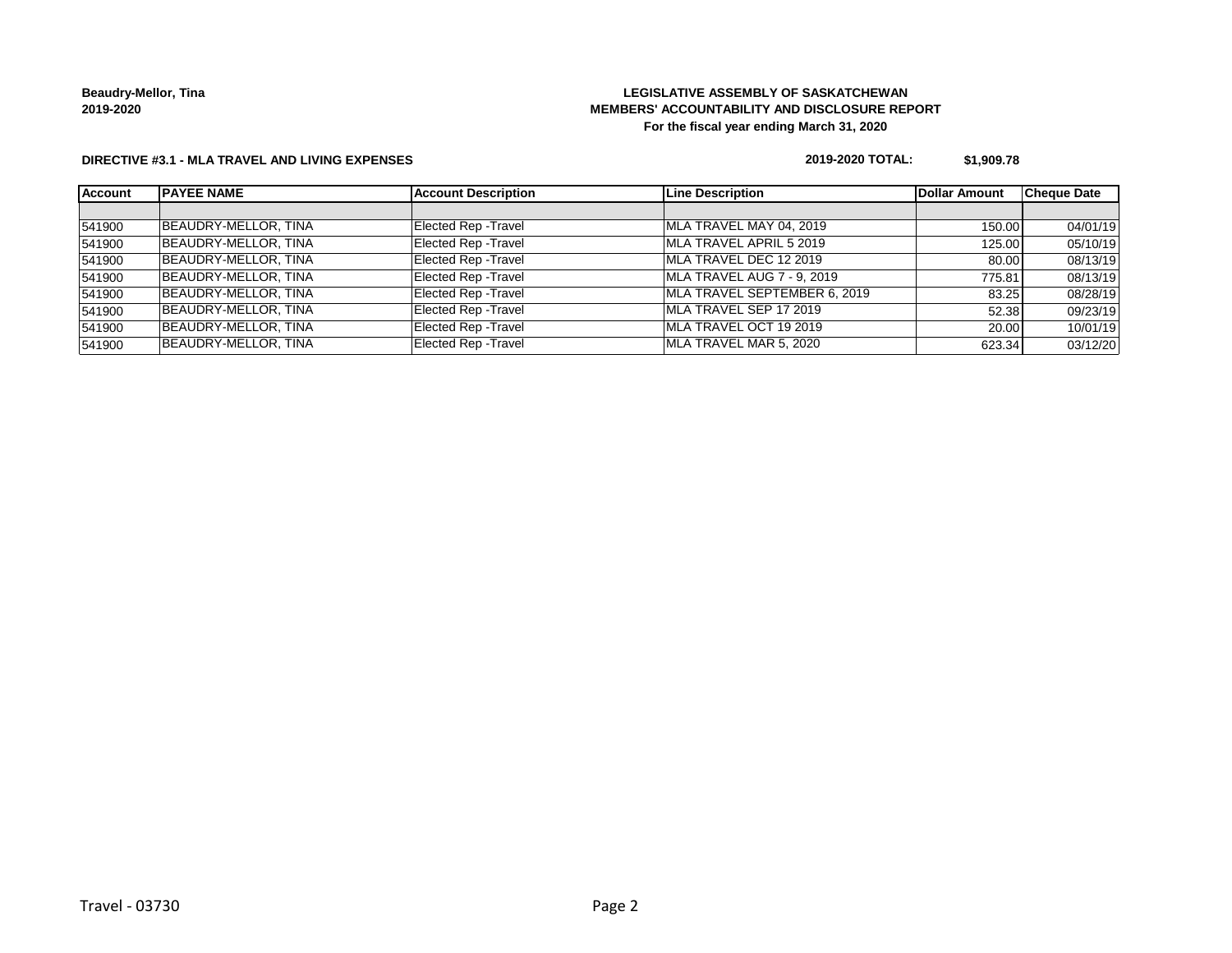## **LEGISLATIVE ASSEMBLY OF SASKATCHEWAN MEMBERS' ACCOUNTABILITY AND DISCLOSURE REPORT For the fiscal year ending March 31, 2020**

**DIRECTIVE #4.1 - CONSTITUENCY SERVICE EXPENSES**

#### **2019-2020 TOTAL: \$61,079.21**

| <b>Account</b> | <b>PAYEE NAME</b>                  | <b>Account Description</b>                                           | <b>Line Description</b>                      | <b>Dollar Amount</b> | <b>Cheque Date</b> |
|----------------|------------------------------------|----------------------------------------------------------------------|----------------------------------------------|----------------------|--------------------|
|                |                                    |                                                                      |                                              |                      |                    |
| 521372         | <b>PICTURESK MEDIA</b>             | <b>Photographer's Services</b>                                       | PHOTOGRAPHY SERVICES NO GST                  | 132.50               | 05/13/19           |
| 522000         | NIESNER PROPERTIES INC.            | Rent of Ground, Buildings and Other Space                            | APRIL 2019 MLA OFFICE RENT                   | 2,500.00             | 04/01/19           |
| 522000         | NIESNER PROPERTIES INC.            | Rent of Ground, Buildings and Other Space                            | MAY 2019 MLA OFFICE RENT                     | 2,500.00             | 04/16/19           |
| 522000         | NIESNER PROPERTIES INC.            | Rent of Ground, Buildings and Other Space                            | JUNE 2019 MLA OFFICE RENT                    | 2,500.00             | 05/15/19           |
| 522000         | NIESNER PROPERTIES INC.            | Rent of Ground, Buildings and Other Space                            | JULY 2019 MLA OFFICE RENT                    | 2,500.00             | 06/13/19           |
| 522000         | NIESNER PROPERTIES INC.            | Rent of Ground, Buildings and Other Space                            | AUGUST 2019 MLA OFFICE RENT                  | 2,500.00             | 07/16/19           |
| 522000         | NIESNER PROPERTIES INC.            | Rent of Ground, Buildings and Other Space                            | SEPT 2019 MLA OFFICE RENT                    | 2,500.00             | 08/19/19           |
| 522000         | NIESNER PROPERTIES INC.            | Rent of Ground, Buildings and Other Space                            | OCTOBER 2019 MLA OFFICE RENT                 | 2,500.00             | 09/12/19           |
| 522000         | NIESNER PROPERTIES INC.            | Rent of Ground, Buildings and Other Space                            | NOV 2019 MLA OFFICE RENT                     | 2,500.00             | 10/10/19           |
| 522000         | NIESNER PROPERTIES INC.            | Rent of Ground, Buildings and Other Space                            | DEC 2019 MLA REGINA<br><b>ACCOMMODATIONS</b> | 2,500.00             | 11/13/19           |
| 522000         | NIESNER PROPERTIES INC.            | Rent of Ground, Buildings and Other Space                            | JAN 2020 MLA OFFICE RENT                     | 2,500.00             | 12/16/19           |
| 522000         | NIESNER PROPERTIES INC.            | Rent of Ground, Buildings and Other Space   FEB 2020 MLA OFFICE RENT |                                              | 2,500.00             | 01/15/20           |
| 522000         | NIESNER PROPERTIES INC.            | Rent of Ground, Buildings and Other Space                            | MAR 2020 MLA OFFICE RENT                     | 2,500.00             | 02/07/20           |
| 522200         | <b>GOLD BUSINESS MACHINES LTD.</b> | Rent of Photocopiers                                                 | <b>COPIER CHARGES</b>                        | 56.68                | 04/01/19           |
| 522200         | <b>GOLD BUSINESS MACHINES LTD.</b> | Rent of Photocopiers                                                 | <b>COPIER CHARGES</b>                        | 56.10                | 05/01/19           |
| 522200         | <b>GOLD BUSINESS MACHINES LTD.</b> | <b>Rent of Photocopiers</b>                                          | <b>COPIER CHARGES</b>                        | 52.11                | 06/01/19           |
| 522200         | <b>GOLD BUSINESS MACHINES LTD.</b> | Rent of Photocopiers                                                 | <b>COPIER CHARGES</b>                        | 53.27                | 07/03/19           |
| 522200         | <b>GOLD BUSINESS MACHINES LTD.</b> | Rent of Photocopiers                                                 | <b>COPIER CHARGES</b>                        | 49.62                | 08/01/19           |
| 522200         | <b>GOLD BUSINESS MACHINES LTD.</b> | Rent of Photocopiers                                                 | <b>COPIER CHARGES</b>                        | 60.56                | 09/01/19           |
| 522200         | GOLD BUSINESS MACHINES LTD.        | Rent of Photocopiers                                                 | <b>COPIER CHARGES</b>                        | 62.13                | 10/01/19           |
| 522200         | <b>GOLD BUSINESS MACHINES LTD.</b> | Rent of Photocopiers                                                 | <b>COPIER CHARGES</b>                        | 78.74                | 11/01/19           |
| 522200         | <b>GOLD BUSINESS MACHINES LTD.</b> | Rent of Photocopiers                                                 | <b>COPIER CHARGES</b>                        | 56.34                | 12/01/19           |
| 522200         | <b>GOLD BUSINESS MACHINES LTD.</b> | Rent of Photocopiers                                                 | <b>COPIER CHARGES</b>                        | 49.50                | 01/09/20           |
| 522200         | <b>GOLD BUSINESS MACHINES LTD.</b> | Rent of Photocopiers                                                 | <b>COPIER CHARGES</b>                        | 51.25                | 02/04/20           |
| 522200         | <b>GOLD BUSINESS MACHINES LTD.</b> | <b>Rent of Photocopiers</b>                                          | <b>COPIER CHARGES</b>                        | 56.85                | 03/02/20           |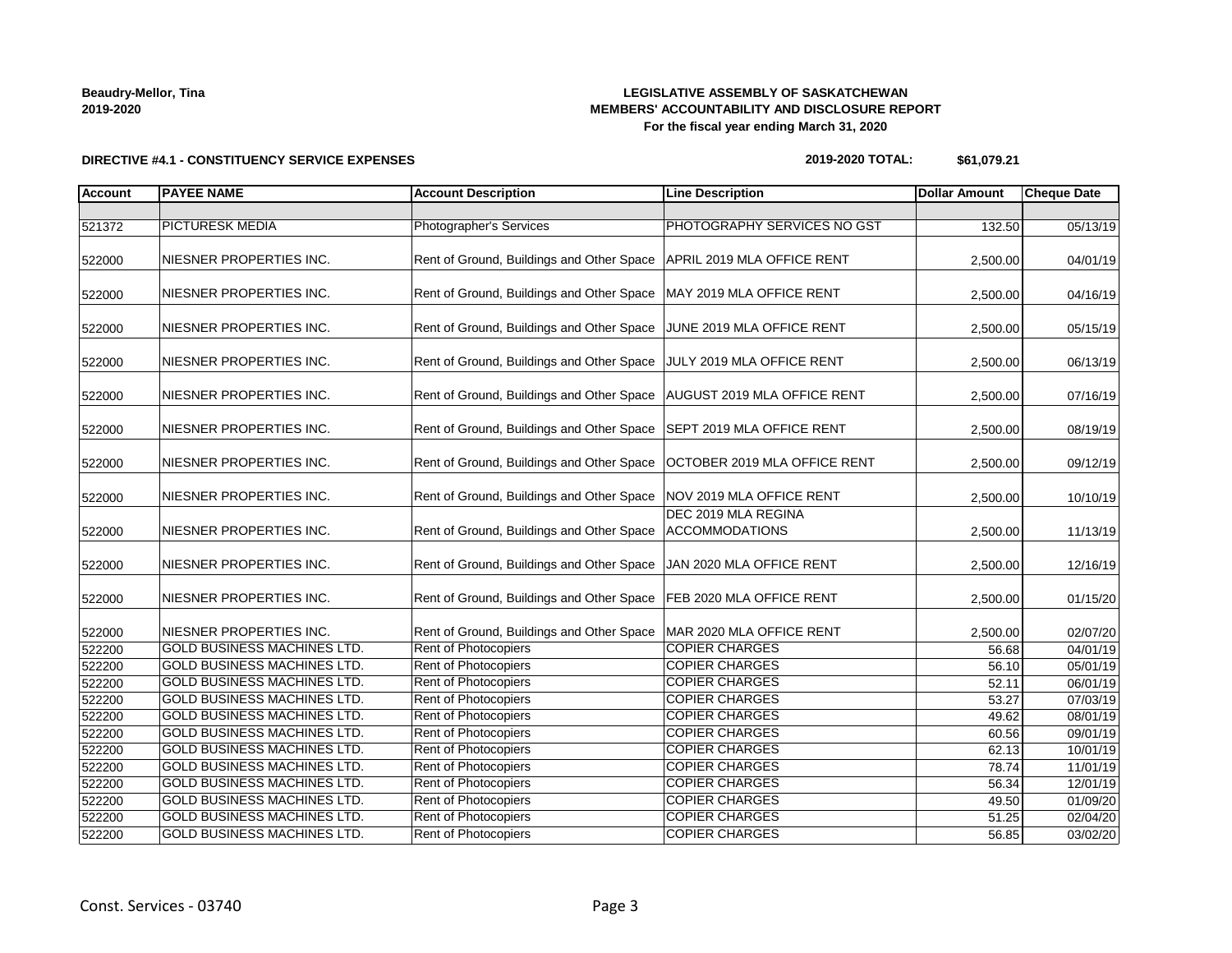| <b>Account</b> | <b>PAYEE NAME</b>                   | <b>Account Description</b>              | <b>Line Description</b>               | <b>Dollar Amount</b> | <b>Cheque Date</b> |
|----------------|-------------------------------------|-----------------------------------------|---------------------------------------|----------------------|--------------------|
|                | MINISTER OF FINANCE-MINISTRY OF     |                                         |                                       |                      |                    |
| 522200         | <b>CENTRAL SERVICES</b>             | Rent of Photocopiers                    | PHOTOCOPIER SERVICE FEES 19/20        | 100.00               | 01/01/20           |
| 522500         | <b>DUSYK &amp; BARLOW INSURANCE</b> | <b>Insurance Premiums</b>               | OFFICE INSURANCE C70128015-5          | 878.74               | 05/14/19           |
| 525000         | <b>BEAUDRY-MELLOR, TINA</b>         | Postal, Courier, Freight and Related    | <b>REIMB: POSTAGE</b>                 | 139.91               | 12/03/19           |
| 525000         | BEAUDRY-MELLOR, TINA                | Postal, Courier, Freight and Related    | <b>REIMB: POSTAGE</b>                 | 96.60                | 02/04/20           |
| 525000         | <b>CANADA POST CORPORATION</b>      | Postal, Courier, Freight and Related    | <b>POSTAGE</b>                        | 974.36               | 06/01/19           |
|                | PRAIRIE ADVERTISING DISTRIBUTORS    |                                         |                                       |                      |                    |
| 525000         | LTD.                                | Postal, Courier, Freight and Related    | <b>POSTAGE</b>                        | 148.64               | 06/01/19           |
| 525000         | <b>SASKATCHEWAN PARTY CAUCUS</b>    | Postal, Courier, Freight and Related    | <b>POSTAGE</b>                        | 43.71                | 09/01/19           |
| 525000         | WARD, WENDY J                       | Postal, Courier, Freight and Related    | <b>POSTAGE</b>                        | 96.72                | 10/26/19           |
| 528000         | WARD, WENDY J                       | <b>Support Services</b>                 | <b>IT SUPPORT</b>                     | 140.28               | 08/01/19           |
| 529200         | <b>BEAUDRY-MELLOR, TINA</b>         | <b>Professional Development</b>         | <b>REIMB: CONFERENCE REGISTRATION</b> | 695.00               | 05/01/19           |
| 529200         | WARD, WENDY J                       | <b>Professional Development</b>         | PROFESSIONAL DEVELOPMENT              | 523.95               | 08/01/19           |
| 530000         | 306 MEDIA & COMMUNICATIONS          | <b>Communications Development Costs</b> | <b>COMMUNICATIONS DEVELOPMENT</b>     | 750.00               | 05/01/19           |
| 530000         | 306 MEDIA & COMMUNICATIONS          | <b>Communications Development Costs</b> | <b>COMMUNICATIONS DEVELOPMENT</b>     | 750.00               | 06/01/19           |
| 530000         | 306 MEDIA & COMMUNICATIONS          | <b>Communications Development Costs</b> | <b>COMMUNICATIONS DEVELOPMENT</b>     | 750.00               | 09/01/19           |
| 530000         | 306 MEDIA & COMMUNICATIONS          | <b>Communications Development Costs</b> | COMMUNICATIONS DEVELOPMENT            | 750.00               | 09/01/19           |
| 530000         | 306 MEDIA & COMMUNICATIONS          | <b>Communications Development Costs</b> | <b>COMMUNICATIONS DEVELOPMENT</b>     | 750.00               | 10/01/19           |
| 530000         | 306 MEDIA & COMMUNICATIONS          | <b>Communications Development Costs</b> | <b>COMMUNICATIONS DEVELOPEMENT</b>    | 750.00               | 11/01/19           |
| 530000         | PATTISON OUTDOOR ADVERTISING LP     | <b>Communications Development Costs</b> | <b>COMMUNICATIONS DEVELOPEMENT</b>    | 371.00               | 11/01/19           |
| 530000         | <b>SIGNATURE GRAPHICS</b>           | <b>Communications Development Costs</b> | COMMUNCATIONS DEVELOPMENT             | 164.30               | 08/09/19           |
| 530300         | MARU GROUP CANADA INC.              | Primary Research/Focus group            | Ad Hoc Research                       | 632.98               | 05/01/19           |
| 530300         | <b>MARU GROUP CANADA INC.</b>       | Primary Research/Focus group            | Ad Hoc Research                       | 632.98               | 08/01/19           |
| 530300         | MARU GROUP CANADA INC.              | Primary Research/Focus group            | AD HOC RESEARCH                       | 661.11               | 11/01/19           |
| 530300         | MARU GROUP CANADA INC.              | Primary Research/Focus group            | Ad Hoc Research                       | 661.11               | 03/01/20           |
| 530500         | 306 MEDIA & COMMUNICATIONS          | Media Placement                         | <b>ADVERTISING</b>                    | 125.00               | 05/01/19           |
| 530500         | 306 MEDIA & COMMUNICATIONS          | Media Placement                         | <b>ADVERTISING</b>                    | 250.00               | 07/01/19           |
| 530500         | 306 MEDIA & COMMUNICATIONS          | <b>Media Placement</b>                  | <b>ADVERTISING</b>                    | 750.00               | 07/03/19           |
| 530500         | 306 MEDIA & COMMUNICATIONS          | Media Placement                         | <b>ADVERTISING</b>                    | 200.00               | 08/13/19           |
| 530500         | 306 MEDIA & COMMUNICATIONS          | Media Placement                         | <b>ADVERTISING</b>                    | 100.00               | 09/01/19           |
| 530500         | 306 MEDIA & COMMUNICATIONS          | Media Placement                         | <b>ADVERTISING</b>                    | 149.99               | 10/10/19           |
| 530500         | PATTISON OUTDOOR ADVERTISING LP     | <b>Media Placement</b>                  | <b>ADVERTISING</b>                    | 5,300.00             | 04/01/19           |
| 530500         | PATTISON OUTDOOR ADVERTISING LP     | Media Placement                         | <b>ADVERTISING</b>                    | 600.00               | 07/01/19           |
| 530500         | PATTISON OUTDOOR ADVERTISING LP     | Media Placement                         | <b>ADVERTISING</b>                    | 800.00               | 10/14/19           |
| 530500         | PATTISON OUTDOOR ADVERTISING LP     | Media Placement                         | <b>ADVERTISING</b>                    | 1,365.28             | 11/01/19           |
| 530500         | PATTISON OUTDOOR ADVERTISING LP     | <b>Media Placement</b>                  | <b>ADVERTISING</b>                    | 800.00               | 11/11/19           |
| 530500         | PATTISON OUTDOOR ADVERTISING LP     | Media Placement                         | <b>ADVERTISING</b>                    | 800.00               | 12/09/19           |
| 530500         | PATTISON OUTDOOR ADVERTISING LP     | Media Placement                         | <b>ADVERTISING</b>                    | 600.00               | 01/06/20           |
| 530500         | PATTISON OUTDOOR ADVERTISING LP     | Media Placement                         | <b>ADVERTISING</b>                    | 600.00               | 02/03/20           |
| 530500         | PATTISON OUTDOOR ADVERTISING LP     | Media Placement                         | <b>ADVERTISING</b>                    | 600.00               | 03/02/20           |
| 530500         | <b>REC MEDIA INC.</b>               | Media Placement                         | <b>ADVERTISING</b>                    | 1,160.00             | 10/03/19           |
| 530500         | <b>REGINA CHRISTIAN SCHOOL</b>      | <b>Media Placement</b>                  | <b>ADVERTISING</b>                    | 130.00               | 07/01/19           |
| 530500         | <b>REGINA PRIDE INC.</b>            | Media Placement                         | <b>ADVERTISING</b>                    | 75.00                | 06/01/19           |
| 530500         | <b>REGINA PRIDE INC.</b>            | Media Placement                         | ADVERTISING                           | $-75.00$             | 07/01/19           |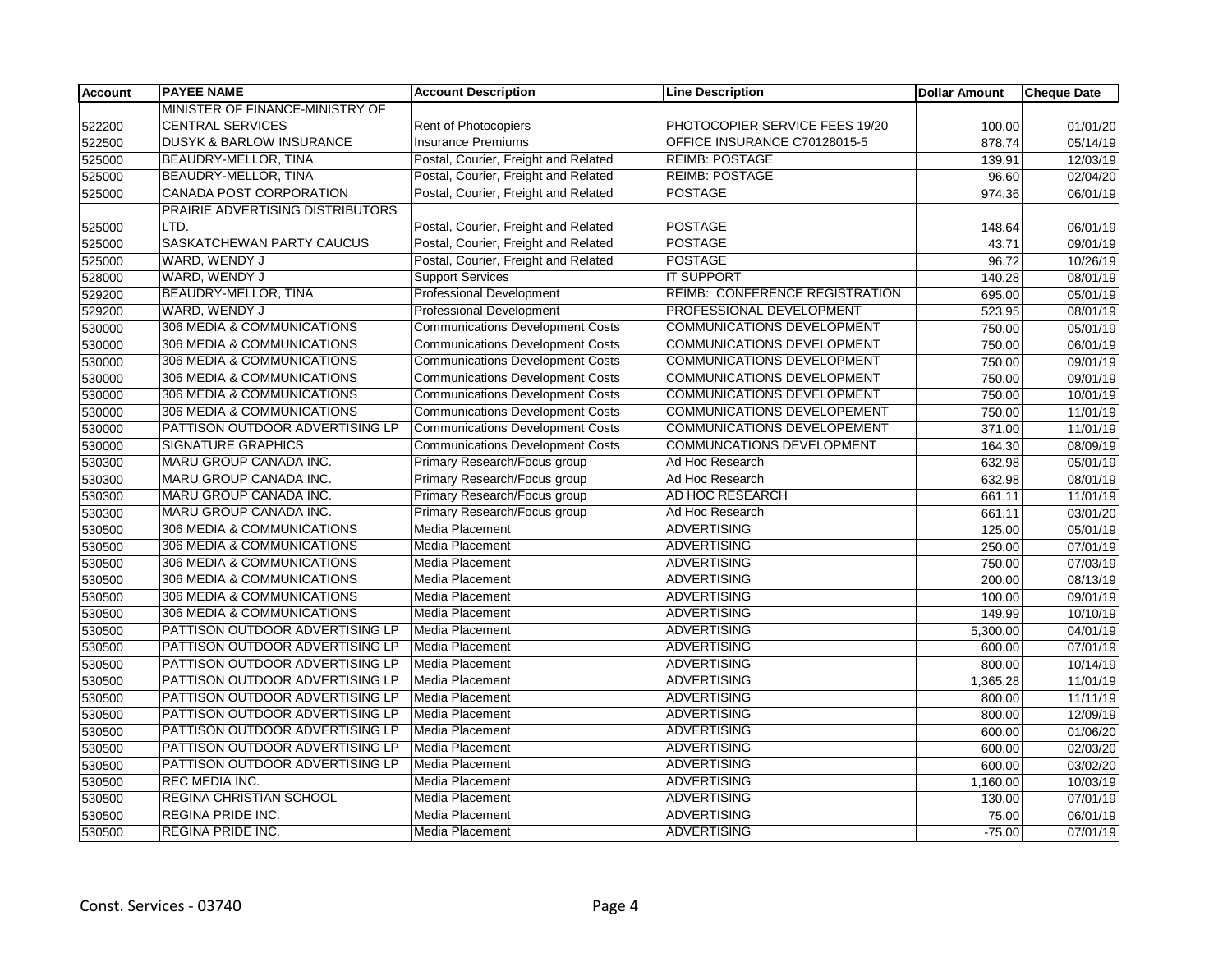| <b>Account</b> | <b>PAYEE NAME</b>                  | <b>Account Description</b>         | <b>Line Description</b>         | <b>Dollar Amount</b> | <b>Cheque Date</b> |
|----------------|------------------------------------|------------------------------------|---------------------------------|----------------------|--------------------|
|                | <b>WHITMORE PARK COMMUNITY</b>     |                                    |                                 |                      |                    |
| 530500         | <b>ASSOCIATION</b>                 | Media Placement                    | <b>ADVERTISING</b>              | 77.00                | 11/01/19           |
|                | <b>WHITMORE PARK COMMUNITY</b>     |                                    |                                 |                      |                    |
| 530500         | <b>ASSOCIATION</b>                 | Media Placement                    | ADVERTISING                     | 77.00                | 03/01/20           |
| 530800         | <b>SIGNATURE GRAPHICS</b>          | Publications                       | NEWSLETTERS - NO GST            | 1,439.00             | 05/01/19           |
| 530800         | <b>WESTERN LITHO PRINTERS LTD.</b> | <b>Publications</b>                | <b>NEWSLETTERS</b>              | 1,048.32             | 06/01/19           |
| 530900         | WARD, WENDY J                      | Promotional Items                  | OFFICE SUPPLIES/CHRISTMAS CARDS | 486.17               | 11/25/19           |
| 531200         | <b>REGINA PRIDE INC.</b>           | Events                             | <b>EVENT REGISTRATION</b>       | 75.00                | 07/01/19           |
| 542000         | <b>BEAUDRY-MELLOR, TINA</b>        | Travel                             | REIMB: CA TRAVEL MAY 04, 2019   | 150.00               | 04/01/19           |
| 542000         | <b>KRAJEWSKI-RIEL, BONNIE</b>      | Travel                             | CA TRAVEL DEC 5, 2019           | 27.37                | 12/18/19           |
| 542000         | <b>KRAJEWSKI-RIEL, BONNIE</b>      | Travel                             | CA TRAVEL MAR 12, 2020          | 17.86                | 03/31/20           |
| 542000         | STORDY, LINDA                      | Travel                             | CA TRAVEL NOV 12, 2018          | 29.36                | 11/26/19           |
| 542000         | WARD, WENDY J                      | Travel                             | CA TRAVEL APRIL 1-MAY 23 2019   | 49.69                | 05/01/19           |
| 542000         | WARD, WENDY J                      | Travel                             | C.A. TRAVEL JUNE 25, 2019       | 52.38                | 06/13/19           |
| 542000         | WARD, WENDY J                      | Travel                             | <b>CA TRAVEL</b>                | 41.61                | 09/01/19           |
| 542000         | <b>WARD, WENDY J</b>               | Travel                             | CA TRAVEL SEP 17 2019           | 52.38                | 09/23/19           |
| 542000         | <b>WARD, WENDY J</b>               | Travel                             | CA TRAVEL NOV 14-16, 2019       | 40.28                | 11/25/19           |
| 542000         | WARD, WENDY J                      | Travel                             | CA TRAVEL FEB 11, 2020          | 34.93                | 02/11/20           |
| 555000         | <b>BEAUDRY-MELLOR, TINA</b>        | <b>Other Material and Supplies</b> | <b>REIMB: OFFICE SUPPLIES</b>   | 28.64                | 02/08/20           |
| 555000         | <b>KRAJEWSKI-RIEL, BONNIE</b>      | Other Material and Supplies        | <b>OFFICE SUPPLIES</b>          | 39.15                | 12/18/19           |
| 555000         | RAINSOFT (REGINA) LTD.             | Other Material and Supplies        | <b>OFFICE SUPPLIES</b>          | 14.31                | 05/01/19           |
| 555000         | RAINSOFT (REGINA) LTD.             | <b>Other Material and Supplies</b> | <b>OFFICE SUPPLIES</b>          | 17.25                | 06/01/19           |
| 555000         | RAINSOFT (REGINA) LTD.             | <b>Other Material and Supplies</b> | <b>OFFICE SUPPLIES</b>          | 14.31                | 07/01/19           |
| 555000         | RAINSOFT (REGINA) LTD.             | Other Material and Supplies        | <b>OFFICE SUPPLIES</b>          | 17.25                | 08/01/19           |
| 555000         | RAINSOFT (REGINA) LTD.             | <b>Other Material and Supplies</b> | <b>OFFICE SUPPLIES</b>          | 14.31                | 09/01/19           |
| 555000         | RAINSOFT (REGINA) LTD.             | Other Material and Supplies        | <b>OFFICE SUPPLIES</b>          | 17.25                | 10/01/19           |
| 555000         | RAINSOFT (REGINA) LTD.             | <b>Other Material and Supplies</b> | <b>OFFICE SUPPLIES</b>          | 14.31                | 11/01/19           |
| 555000         | RAINSOFT (REGINA) LTD.             | <b>Other Material and Supplies</b> | <b>OFFICE SUPPLIES</b>          | 17.25                | 12/01/19           |
| 555000         | RAINSOFT (REGINA) LTD.             | <b>Other Material and Supplies</b> | <b>OFFICE SUPPLIES</b>          | 14.31                | 01/01/20           |
| 555000         | RAINSOFT (REGINA) LTD.             | Other Material and Supplies        | <b>OFFICE SUPPLIES</b>          | 14.31                | 02/01/20           |
| 555000         | RAINSOFT (REGINA) LTD.             | Other Material and Supplies        | <b>OFFICE SUPPLIES</b>          | 17.25                | 03/01/20           |
| 555000         | RAINSOFT (REGINA) LTD.             | <b>Other Material and Supplies</b> | <b>OFFICE SUPPLIES</b>          | 14.31                | 03/26/20           |
| 555000         | STORDY, LINDA                      | <b>Other Material and Supplies</b> | <b>OFFICE SUPPLIES</b>          | 12.19                | 11/26/19           |
| 555000         | WARD, WENDY J                      | <b>Other Material and Supplies</b> | OFFICE SUPPLIES                 | 38.82                | 07/12/19           |
| 555000         | WARD, WENDY J                      | Other Material and Supplies        | <b>OFFICE SUPPLIES</b>          | 80.18                | 08/23/19           |
| 555000         | WARD, WENDY J                      | Other Material and Supplies        | OFFICE SUPPLIES/CHRISTMAS CARDS | 125.87               | 11/25/19           |
| 564600         | WARD, WENDY J                      | Computer Software - Exp            | <b>SOFTWARE</b>                 | 71.88                | 07/03/19           |
| 564600         | WARD, WENDY J                      | Computer Software - Exp            | <b>COMPUTER SOFTWARE</b>        | 190.40               | 10/17/19           |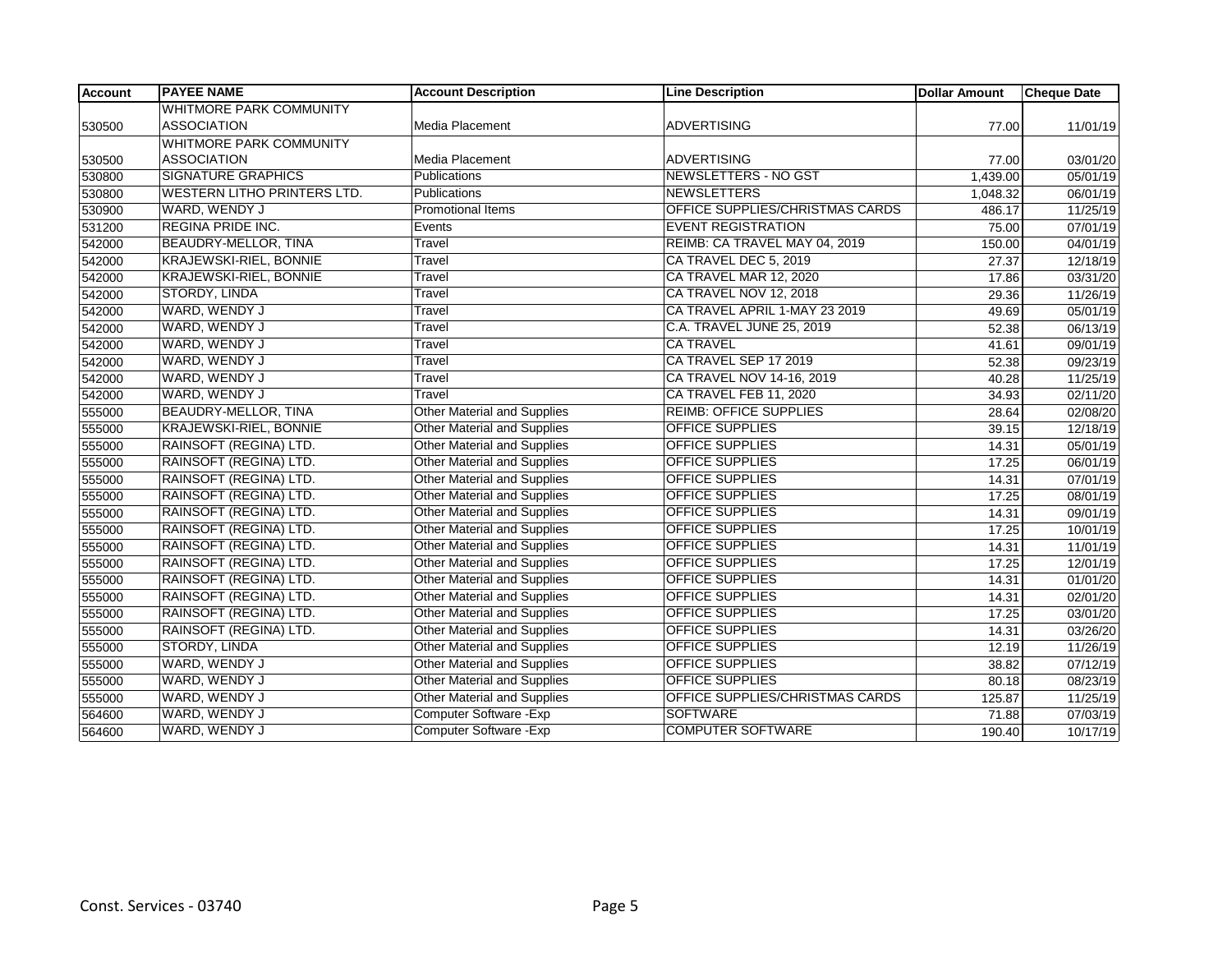# **LEGISLATIVE ASSEMBLY OF SASKATCHEWAN MEMBERS' ACCOUNTABILITY AND DISCLOSURE REPORT For the fiscal year ending March 31, 2020**

#### **DIRECTIVE #6 - CONSTITUENCY ASSISTANT EXPENSES**

**2019-2020 TOTAL: \$74,311.62**

| <b>Account</b> | <b>Payee Name</b>               | <b>Account Description</b>    | <b>Dollar Amount</b> | <b>Cheque Date</b> |  |
|----------------|---------------------------------|-------------------------------|----------------------|--------------------|--|
|                |                                 |                               |                      |                    |  |
| 513000         | WARD, WENDY J                   | <b>Out-of-Scope Permanent</b> | 0.00                 | 04/03/19           |  |
| 513000         | WARD, WENDY J                   | Out-of-Scope Permanent        | 2,692.20             | 04/16/19           |  |
| 513000         | WARD, WENDY J                   | Out-of-Scope Permanent        | 2,692.20             | 05/01/19           |  |
| 513000         | WARD, WENDY J                   | Out-of-Scope Permanent        | 2,692.20             | 05/15/19           |  |
| 513000         | WARD, WENDY J                   | Out-of-Scope Permanent        | 2,692.20             | 05/29/19           |  |
| 513000         | WARD, WENDY J                   | Out-of-Scope Permanent        | 2,692.20             | 06/12/19           |  |
| 513000         | WARD, WENDY J                   | Out-of-Scope Permanent        | 2,692.20             | 06/26/19           |  |
| 513000         | WARD, WENDY J                   | Out-of-Scope Permanent        | 2,692.20             | 07/10/19           |  |
| 513000         | WARD, WENDY J                   | Out-of-Scope Permanent        | 2,692.20             | 07/24/19           |  |
| 513000         | WARD, WENDY J                   | Out-of-Scope Permanent        | 2,692.20             | 08/07/19           |  |
| 513000         | WARD, WENDY J                   | Out-of-Scope Permanent        | 2,692.20             | 08/21/19           |  |
| 513000         | WARD, WENDY J                   | Out-of-Scope Permanent        | 2,692.20             | 09/04/19           |  |
| 513000         | WARD, WENDY J                   | Out-of-Scope Permanent        | 2,692.20             | 09/18/19           |  |
| 513000         | WARD, WENDY J                   | Out-of-Scope Permanent        | 2,692.20             | 10/02/19           |  |
| 513000         | WARD, WENDY J                   | Out-of-Scope Permanent        | 2,692.20             | 10/16/19           |  |
| 513000         | WARD, WENDY J                   | Out-of-Scope Permanent        | 2,692.20             | 11/01/19           |  |
| 513000         | WARD, WENDY J                   | Out-of-Scope Permanent        | 2,692.20             | 11/13/19           |  |
| 513000         | WARD, WENDY J                   | Out-of-Scope Permanent        | 2,692.20             | 11/27/19           |  |
| 513000         | WARD, WENDY J                   | Out-of-Scope Permanent        | 2,692.20             | 12/11/19           |  |
| 514300         | KRAJEWSKI-RIEL, BONNIE J        | Part-Time/Permanent Part-Time | 569.16               | 11/13/19           |  |
| 514300         | KRAJEWSKI-RIEL, BONNIE J        | Part-Time/Permanent Part-Time | 853.74               | 11/27/19           |  |
| 514300         | <b>KRAJEWSKI-RIEL, BONNIE J</b> | Part-Time/Permanent Part-Time | 1,138.32             | 12/11/19           |  |
| 514300         | KRAJEWSKI-RIEL, BONNIE J        | Part-Time/Permanent Part-Time | 1,138.32             | 12/24/19           |  |
| 514300         | KRAJEWSKI-RIEL, BONNIE J        | Part-Time/Permanent Part-Time | 853.74               | 01/08/20           |  |
| 514300         | KRAJEWSKI-RIEL, BONNIE J        | Part-Time/Permanent Part-Time | 1,138.32             | 01/23/20           |  |
| 514300         | <b>KRAJEWSKI-RIEL, BONNIE J</b> | Part-Time/Permanent Part-Time | 1,138.32             | 02/05/20           |  |
| 514300         | <b>KRAJEWSKI-RIEL, BONNIE J</b> | Part-Time/Permanent Part-Time | 1,138.32             | 02/19/20           |  |
| 514300         | KRAJEWSKI-RIEL, BONNIE J        | Part-Time/Permanent Part-Time | 1,138.32             | 03/04/20           |  |
| 514300         | KRAJEWSKI-RIEL, BONNIE J        | Part-Time/Permanent Part-Time | 1,138.32             | 03/18/20           |  |
| 514300         | KRAJEWSKI-RIEL, BONNIE J        | Part-Time/Permanent Part-Time | 1,138.32             | 04/01/20           |  |
| 514300         | WARD, WENDY J                   | Part-Time/Permanent Part-Time | 1,897.20             | 12/24/19           |  |
| 514300         | WARD, WENDY J                   | Part-Time/Permanent Part-Time | 901.17               | 01/08/20           |  |
| 514300         | WARD, WENDY J                   | Part-Time/Permanent Part-Time | 1,280.61             | 01/23/20           |  |
| 514300         | WARD, WENDY J                   | Part-Time/Permanent Part-Time | 1,897.20             | 02/05/20           |  |
| 514300         | WARD, WENDY J                   | Part-Time/Permanent Part-Time | 1,897.20             | 02/19/20           |  |
| 514300         | WARD, WENDY J                   | Part-Time/Permanent Part-Time | 1,612.62             | 03/04/20           |  |
| 514300         | WARD, WENDY J                   | Part-Time/Permanent Part-Time | 1,897.20             | 03/18/20           |  |
| 514300         | WARD, WENDY J                   | Part-Time/Permanent Part-Time | 1,897.20             | 04/01/20           |  |